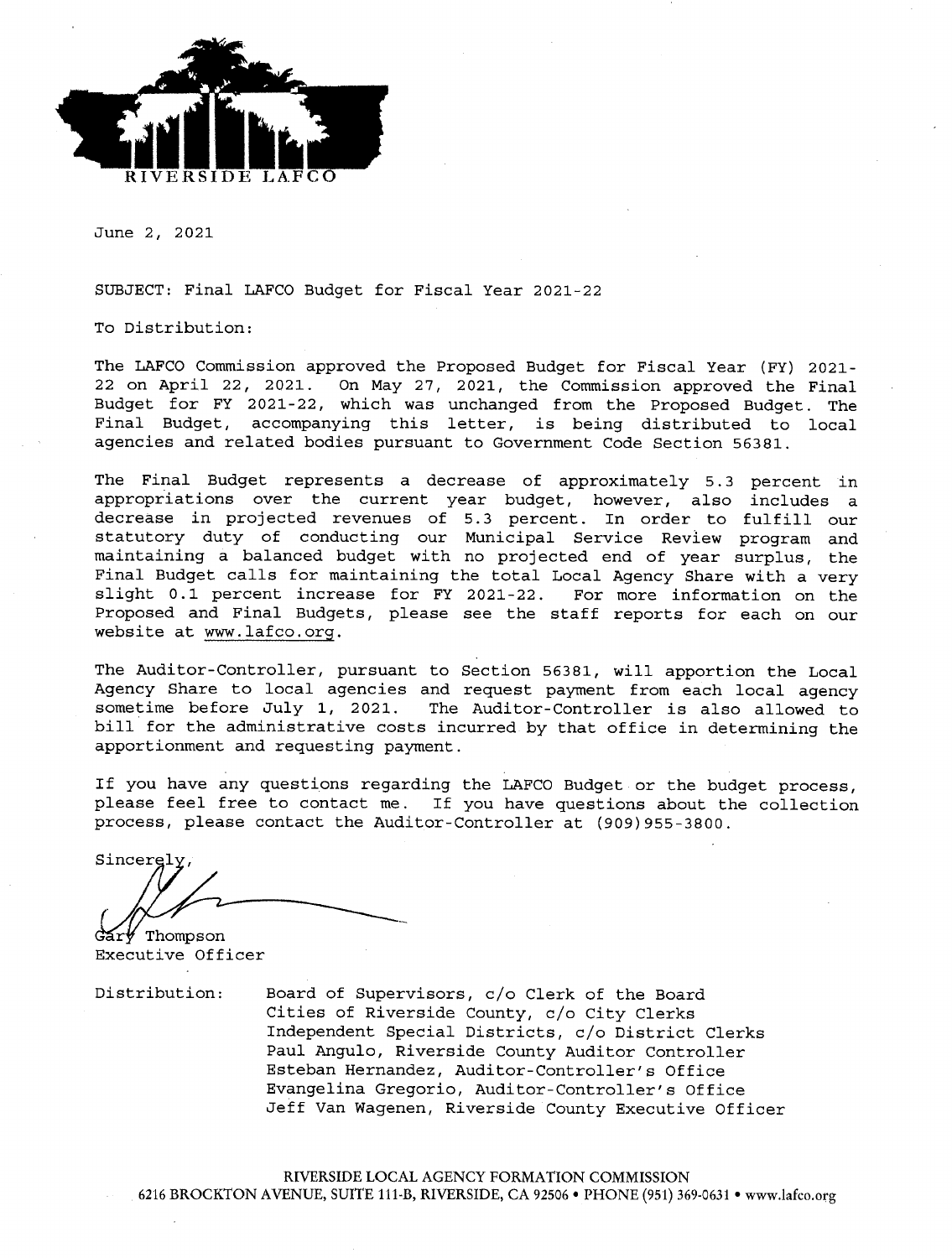## **Riverside LAFCO Adopted Final FY 2021/22 Budget**

 $\overline{\phantom{0}}$ 

|                  |                                                                        | FY 20-21<br>Adopted<br><b>Budget</b> | FY 20-21<br><b>Projected Year-</b><br>End | FY 21-22<br><b>Adopted Final</b><br><b>Budget</b> | <b>Pct. Difference</b><br>from FY 20-21<br>Adopted<br><b>Budget</b> |
|------------------|------------------------------------------------------------------------|--------------------------------------|-------------------------------------------|---------------------------------------------------|---------------------------------------------------------------------|
|                  | <u>APPROPRIATIONS</u>                                                  |                                      |                                           |                                                   |                                                                     |
| OBJ:             | <b>Description</b>                                                     |                                      |                                           |                                                   |                                                                     |
| 510040           | <b>Regular Salaries</b>                                                | \$472,400                            | \$439,017                                 | \$464,913                                         | $-1.6%$                                                             |
| 510200           | <b>Payoff Permanent - Seasonal</b>                                     | \$0                                  | \$5,416                                   | \$0                                               | 0.0%                                                                |
| 510440           | Leave Buydown/Payout                                                   | \$6,856                              | \$4,914                                   | \$4,914                                           | $-28.3%$                                                            |
| 517000           | <b>Workers Comp</b>                                                    | \$4,103                              | \$4,104                                   | \$7,111                                           | 73.3%                                                               |
| 513000           | <b>Retirement-Misc.</b>                                                | \$0                                  | \$124,562                                 | \$142,050                                         | 142049900.0%                                                        |
| 513020<br>513120 | <b>Retirement-Misc Temp</b><br><b>Social Security</b>                  | \$0<br>\$0                           | \$681<br>\$24,906                         | \$685<br>\$26,828                                 | 684900.0%<br>26827900.0%                                            |
| 513140           | <b>Medicare</b>                                                        | \$0                                  | \$6,366                                   | \$6,741                                           | 6740900.0%                                                          |
| 515040           | <b>Flex Benefit Plan</b>                                               | \$0                                  | \$49,840                                  | \$51,058                                          | 51057900.0%                                                         |
| 515100           | Life Insurance                                                         | \$0                                  | \$428                                     | \$443                                             | 442900.0%                                                           |
| 515120           | <b>Long Term Disability</b>                                            | \$0                                  | \$2,652                                   | \$2,808                                           | 2807900.0%                                                          |
| 515160           | <b>Optical Insurance</b>                                               | \$0                                  | \$948                                     | \$969                                             | 968900.0%                                                           |
| 515200           | <b>Retiree Health Ins</b>                                              | \$0                                  | \$1,142                                   | \$1,164                                           | 1163900.0%                                                          |
| 515260           | <b>Unemployment Insurance</b>                                          | \$0                                  | \$961                                     | \$1.018                                           | 1017900.0%                                                          |
| 518010           | Def Comp Ben Mgmt & Conf                                               | \$0                                  | \$6,000                                   | \$6,300                                           | 6299900.0%                                                          |
| 518020<br>518180 | <b>Flexible Spending Account Fees</b>                                  | \$0<br>\$0                           | \$96                                      | \$96                                              | 95900.0%<br>3542900.0%                                              |
| 518100           | <b>Other Post Employment Benefits</b><br><b>Benefits/Payroll Taxes</b> | \$216,792                            | \$3,216<br>\$221,798                      | \$3,543<br>\$0                                    | $-100.0%$                                                           |
|                  |                                                                        |                                      |                                           |                                                   |                                                                     |
|                  | <b>Total Appropriation 1</b>                                           | \$700,152                            | \$675,249                                 | \$720,641                                         | 2.9%                                                                |
| 520330           | <b>Communication Svs</b>                                               | \$3,218                              | \$2,876                                   | \$3,362                                           | 4.5%                                                                |
| 520930           | <b>Insurance-Liability/Property</b>                                    | \$14,910                             | \$14,708                                  | \$15,249                                          | 2.3%                                                                |
| 521360           | <b>Maint-Computer Equip</b>                                            | \$12,690                             | \$12,040                                  | \$12,690                                          | 0.0%                                                                |
| 523100           | <b>Memberships</b>                                                     | \$12,317                             | \$12,144                                  | \$12,452                                          | 1.1%                                                                |
| 523230           | <b>Misc Agency Exp</b>                                                 | \$500                                | \$2,246                                   | \$500                                             | 0.0%                                                                |
| 523240           | <b>Non County Agency Exp</b>                                           | \$450                                | \$850                                     | \$450                                             | 0.0%                                                                |
| 523250<br>523620 | <b>Refunds</b><br><b>Books/Publications</b>                            | \$100<br>\$215                       | \$0<br>\$215                              | \$0<br>\$240                                      | $-100.0%$<br>11.6%                                                  |
| 523680           | Office Equip/Furn                                                      | \$500                                | \$359                                     | \$150                                             | $-70.0%$                                                            |
| 523700           | <b>Office Supplies</b>                                                 | \$1,750                              | \$1,475                                   | \$1,500                                           | $-14.3%$                                                            |
| 523760           | Postage/Mailings                                                       | \$3,984                              | \$3,876                                   | \$3,936                                           | $-1.2%$                                                             |
| 523840           | <b>Computer Equip-Software</b>                                         | \$8,293                              | \$6,190                                   | \$4,312                                           | $-48.0%$                                                            |
| 524560           | <b>ACO Payroll Services</b>                                            | \$0                                  | \$0                                       | \$851                                             | 850900.0%                                                           |
| 524570           | <b>Auditing/Accounting</b>                                             | \$8,762                              | \$6,791                                   | \$7,600                                           | $-13.3%$                                                            |
| 524660           | Consultants                                                            | \$145,000                            | \$258,563                                 | \$83,000                                          | -42.8%                                                              |
| 524700           | <b>County Counsel Legal Services</b>                                   | \$70,000                             | \$43,571                                  | \$35,000                                          | $-50.0%$                                                            |
| 525020<br>525120 | <b>Legal Svs</b><br><b>Micrographic Svs</b>                            | \$1,000<br>\$5,728                   | \$0<br>\$5,728                            | \$0<br>\$728                                      | $-100.0%$<br>$-87.3%$                                               |
| 525140           | <b>Personnel Svs</b>                                                   | \$6,046                              | \$7,136                                   | \$7,176                                           | 18.7%                                                               |
| 525340           | <b>Temp Help Svs</b>                                                   | \$100                                | \$0                                       | \$100                                             | 0.0%                                                                |
| 525600           | <b>Security</b>                                                        | \$525                                | \$516                                     | \$516                                             | $-1.7%$                                                             |
| 525820           | <b>RCIT Pass-Thru Support</b>                                          | \$5,258                              | \$4,717                                   | \$4,872                                           | $-7.3%$                                                             |
| 526410           | <b>Legally Required Notices</b>                                        | \$6,079                              | \$9,735                                   | \$10,798                                          | 77.6%                                                               |
| 526520           | <b>Rent/Lease-Copiers</b>                                              | \$2,700                              | \$3,414                                   | \$2,954                                           | 9.4%                                                                |
| 526700           | <b>Rent/Lease-Bldgs</b>                                                | \$46,422                             | \$42,632                                  | \$47,805                                          | 3.0%                                                                |
| 526720<br>527880 | <b>Rent/Lease Storage</b><br><b>Training-Other</b>                     | \$2,609<br>\$180                     | \$1,643<br>\$0                            | \$2,028<br>\$120                                  | $-22.3%$<br>$-33.3%$                                                |
| 528120           | <b>Commission Exp</b>                                                  | \$13,195                             | \$10,105                                  | \$13,075                                          | $-0.9%$                                                             |
| 528140           | <b>Conf Reg Fees</b>                                                   | \$5,540                              | \$100                                     | \$3,695                                           | $-33.3%$                                                            |
| 528900           | <b>Air Transportation</b>                                              | \$2,400                              | \$0                                       | \$800                                             | $-66.7%$                                                            |
| 528960           | Lodging                                                                | \$7,754                              | \$0                                       | \$7,220                                           | $-6.9%$                                                             |
| 528980           | Meals                                                                  | \$1,015                              | \$0                                       | \$640                                             | -36.9%                                                              |
| 529000           | <b>Misc Travel Exp</b>                                                 | \$800                                | \$2                                       | \$747                                             | $-6.6%$                                                             |
| 529010           | <b>Parking Validation</b>                                              | \$400                                | \$0                                       | \$200                                             | $-50.0%$                                                            |
| 529040           | <b>Mileage</b>                                                         | \$10,200                             | \$6,901                                   | \$10,826                                          | 6.1%                                                                |
| 529080           | <b>Rental Vehicles</b>                                                 | \$300                                | \$0                                       | \$0                                               | $-100.0%$                                                           |
| 529540           | <b>Utilities</b>                                                       | \$3,550                              | \$3,102                                   | \$3,400                                           | $-4.2%$                                                             |
|                  | <b>Total Appropriation 2</b>                                           | \$404,490                            | \$461,635                                 | \$298,992                                         | $-26.1%$                                                            |